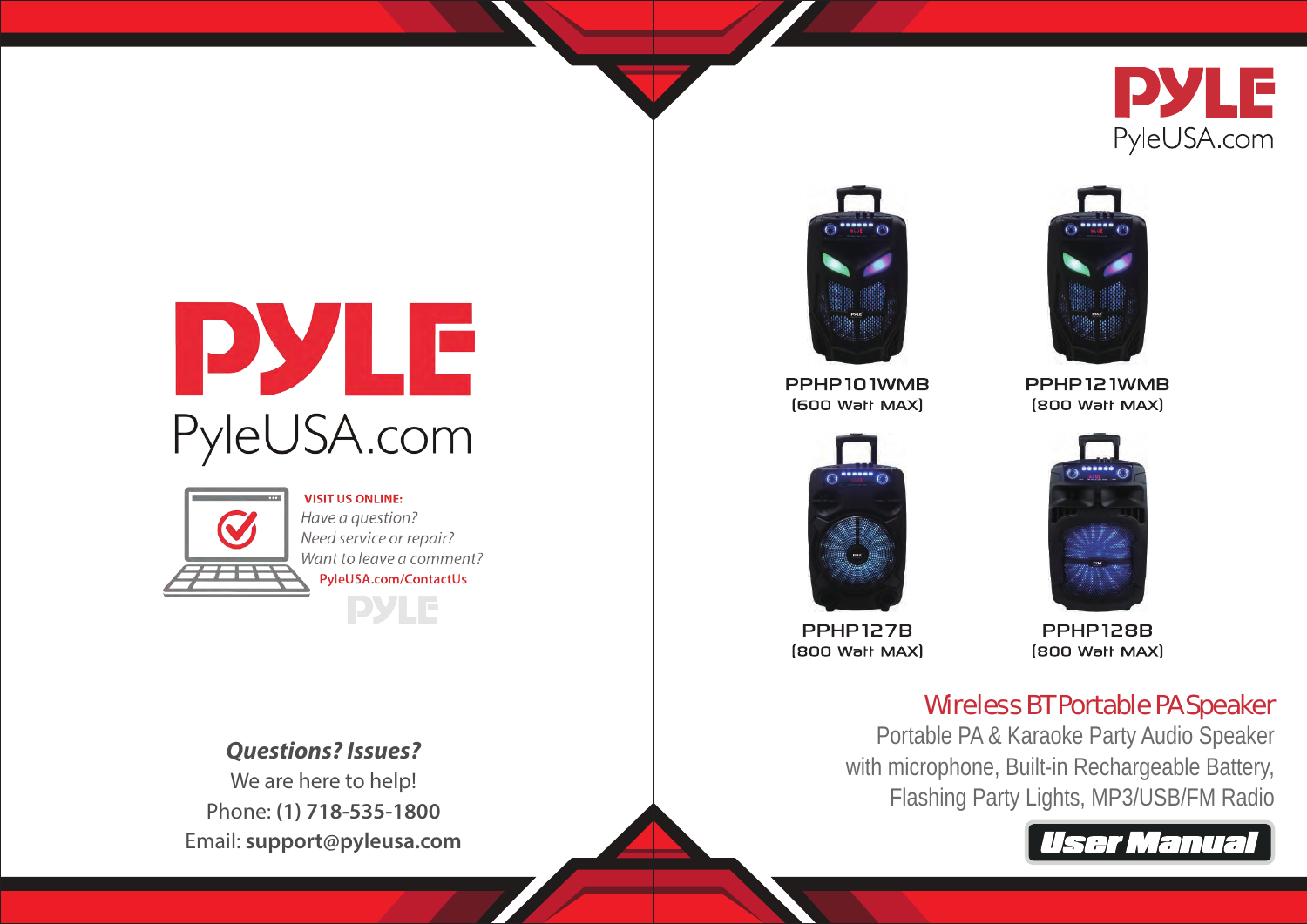#### *WARNING*



1. **DO NOT** place objects on top of the device, as objects may scratch the device.



2. **DO NOT** expose the device to dirty or dusty environments.



3. **DO NOT** insert any foreign objects into the device.



4. **DO NOT** expose the device to strong magnetic or electrical field.



5. **DO NOT** use the device in the rain



6. Please check with your Local Authority or retailer for proper disposaI of electronic products.



7. **DO NOT** disassemble the device. Only a certified service technician should perform repair.



8. The device has apertures to disperse heat. **DO NOT** block the device ventilation, the device may become hot and malfunction as a result.

*Illegal operation may cause personal injury, which could be fatal and may cause damage to property.*



- 1. Power Switch
- 2. Master volume control
- 3. DC 9V input jack/charge LED indicator red color is **ON** in charging mode, light off is full charge mode.
- 4. Bass volume control knob
- 5. Treble volume control knob
- 6. Microphone Echo control knob
- 7. USB and Micro SD Memory card slot
- 8. 3.5mm AUX input jack
- 9. 6.5mm Microphone input jack
- 10. LED light switch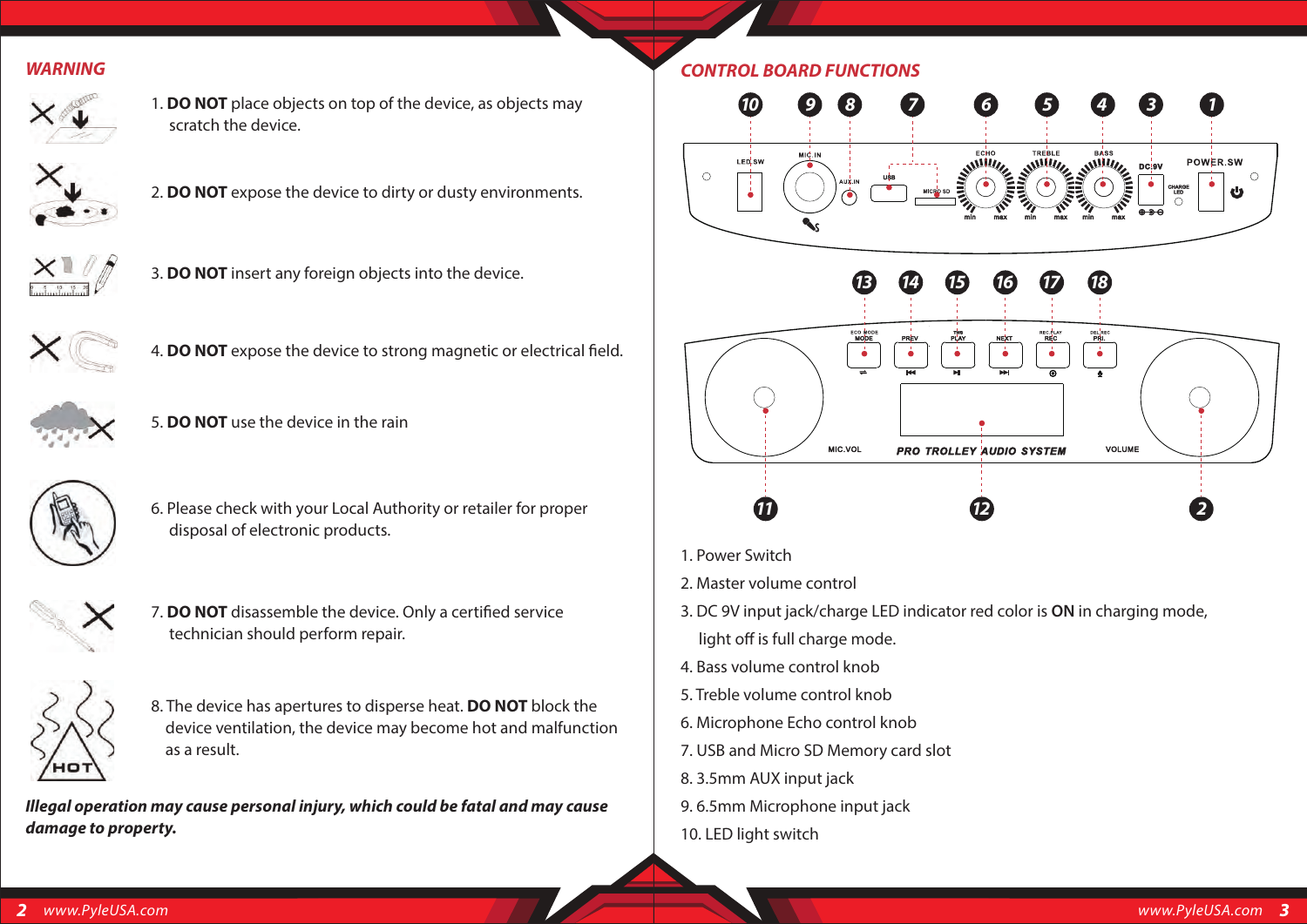- 11. Microphone volume control knob
- 12. Display screen
- 13. Mode button: Short press to select BT, FM, AUX, USB, SD mode; Press & hold to start power saving mode, press and hold again to quit power saving mode.
- 14. Previous
- 15. Play/Pause/Press and hold for TWS function

#### 16. Next

- 17. Press to start recording, short press again to save. Press and hold to play recorded files. Press and hold again to quit recording.
- 18. Short press to start microphone priority/When playing recorded file, press and hold to delete current recording.

#### *REMOTE CONTROL FUNCTIONS*



# *REMOTE CONTROL FUNCTIONS*

- 1. **Power:** Used to turn on/off the MP3 player power.
- 2. **MODE:** Used to switch the AUX/USB/BT/Radio
- 3. Mute button
- 4. In FM mode, press to search radio station automatically and save.
- 5. Next song in USB/In FM mode, short press to select saved radio station.
- 6. Previous song in USB//In FM mode, short press to select last frequency, press and hold to fast forward frequency.
- 7. EQ solution
- 8. Repeat song
- 9. Increase volume
- 10. Decrease volume
- 11. Play/Pause/In FM Mode, press to select saved radio station.
- 12. Choose song number directly/In FM mode, choose FM frequency directly

# *TWS FUNCTION*

#### For increase sound effect, our unit provides TWS function as follows:

- **Step-1:** Turn ON BT mode on your device and connect the machine.
- **Step-2:** Press and hold each control board "**TWS**" button more than 3's, and you will see "**ON**" on display, unit will start to connect the other unit automatically, now you can enjoy stereo sound, and adjusting one unit volume will affect the other unit.

#### **Remark:**

1. After connection, press and hold again one of control board "**TWS**" button more than 3's, you will see "**OFF**" on display, unit's TWS dis-connection.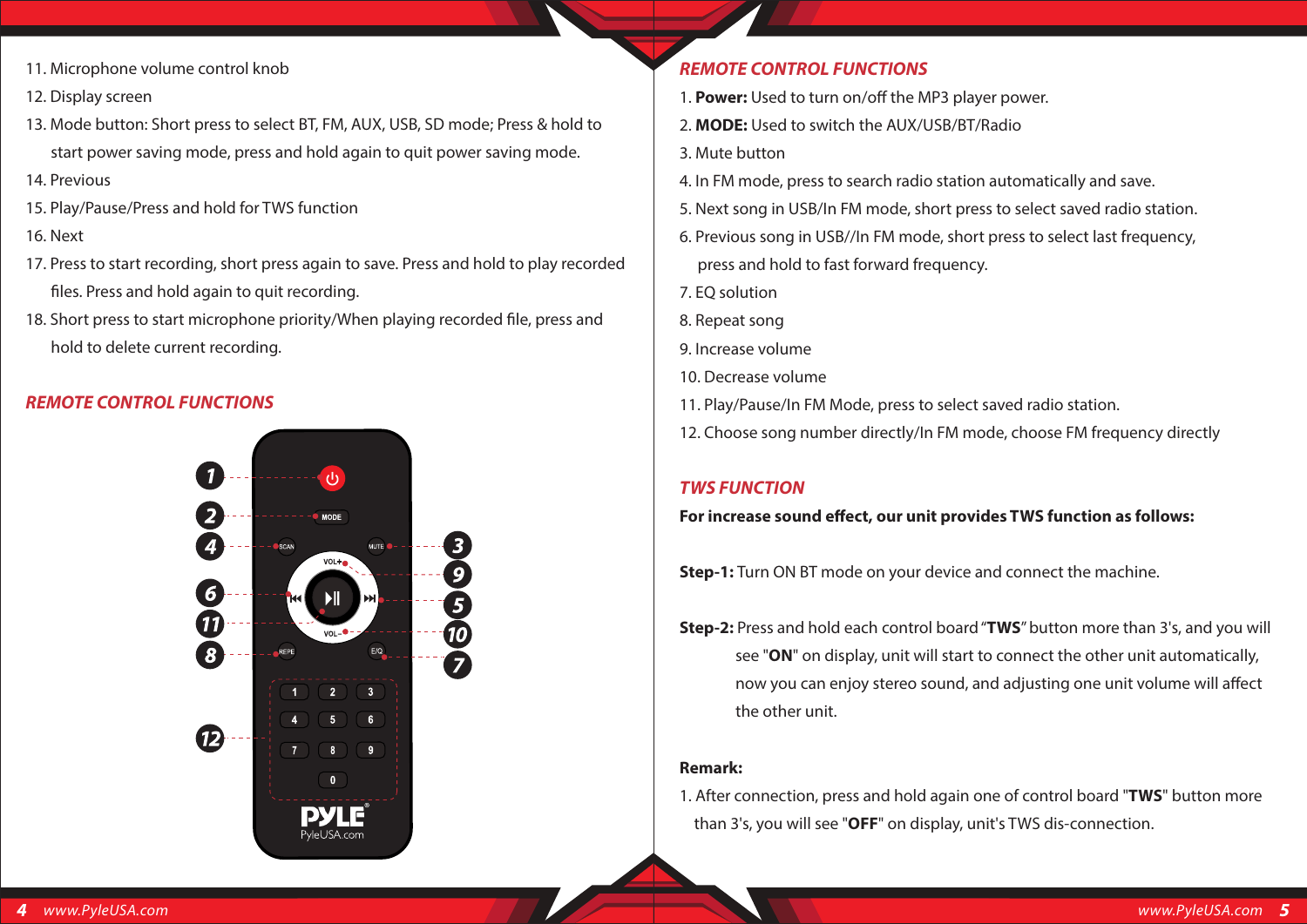#### *TROUBLESHOOTING*

| <b>Fault</b>                        | <b>Possible Cause</b>                                                                                                                         | <b>Solution</b>                                                                                                              |
|-------------------------------------|-----------------------------------------------------------------------------------------------------------------------------------------------|------------------------------------------------------------------------------------------------------------------------------|
| No sound                            | 1. No input sound source.<br>2. Volume is too low.                                                                                            | 1. Use a better music signal.<br>2. Adjust volume.                                                                           |
| <b>Distortion</b><br>of sound       | 1. Volume too high.<br>2. Speaker may be damaged                                                                                              | 1. Turn down the volume.<br>2. If speaker is damaged, repair<br>or replace it.                                               |
| <b>Karaoke</b><br>does not<br>work  | 1. Microphone plug is not fully<br>inserted.<br>2. Microphone switch is not on.<br>3. Microphone volume knob is at<br>the lowest position.    | 1. Plug microphone properly into<br>the socket.<br>2. Turn on microphone switch.<br>3. Adjust microphone volume<br>properly. |
| MP <sub>3</sub><br>does not<br>play | 1. The audio format in the U disc<br>is incorrect.<br>2. Improper operation has caused<br>a process disorder.<br>3. USB disc is disconnected. | 1. Convert audio format into Mp3<br>format.<br>2. Reboot the machine.<br>3. Insert USB disc properly.                        |

#### *Wireless BT Streaming:*

- Built-in BT for Wireless Music Streaming
- Simple & Hassle-Free Pairing
- Works with All of Today's Latest Devices
- Smartphones, Tablets, Laptops, Computers, etc.
- Wireless BT Version: 5.0
- Wireless BT Network Name: '**PYLEUSA**'
- Wireless Range: Up to 32' ft.



This product can expose you to a chemical or group of chemicals, which may include **"Lead and lead compounds"** which is known in the state of California to cause cancer, birth defects, or other reproductive harm. For more info, go to **https://www.p65warnings.ca.gov/.**





**PPHP101WMB** [600 Walt MAX]

PPHP121WMB **(800 Wall MAX)** 



**PPHP127B (800 Wall MAX)** 



**PPHP128B (800 Wall MAX)**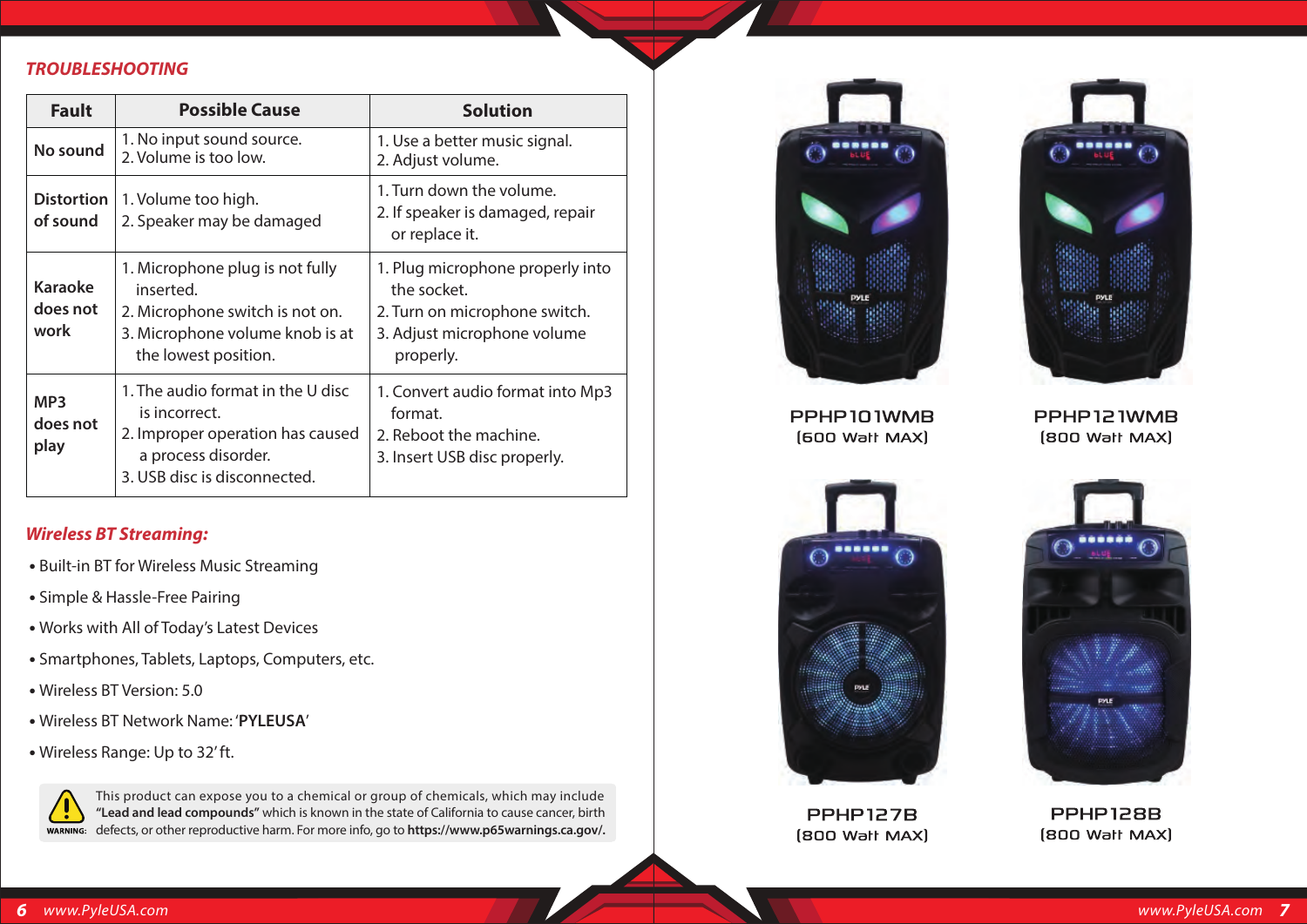#### *Features:*

- True Wireless Stereo System
- Portable Speaker System
- High-Powered PA Loudspeaker Style
- Wireless BT Music Streaming Ability
- Multi-Color Flashing LED Party Lights
- Built-in Rechargeable Battery
- FM Radio with Digital LED Display
- Connect & Stream Audio from External Devices
- Aux (3.5mm) Input Connector Jack
- USB Flash Memory Reader
- Micro SD Card Reader
- 6.5mm Microphone input
- Battery Level LED Indicator Lights
- Recording Function
- Microphone Priority Function
- Microphone Echo Adjust Knob
- Bass & Treble Adjust Knobs
- Power saving mode to play music longer time
- With two wireless microphones
- Rugged & Durable Molded Cabinet Design
- Convenient Trolley & Wheels
- For Indoor / Outdoor Use

#### *Technical Specs:*

- Construction Material: Polypropylene (PP)
- Max Power Output: 600 Watt Max
- Sound System: 10'' -inch Subwoofer + 1" Tweeter
- USB Interface Type: 2.0
- Digital Audio File Support: MP3
- Maximum USB Flash Support: 32GB
- Remote Control Battery Operated, 1 Piece Button Cell Battery CR-2025 (Included)
- Battery Life: Up to 3.5 Hours (Charge Time: Approx. 5 Hours)
- Rechargeable Battery: 7.4V, 3600mAh 26.64 Wh
- Power Supply: 120/240V, Switchable (9V/1.33A Power Adapter)
- Product Dimensions (L x W x H): 11.8'' x 9.4 '' x 19.3 '' -inches



#### **PPHP101WMB 10'' Wireless BT Portable PA Speaker** (600 Watt MAX)

#### *What's in the Box:*

- 
- 

#### *Features:*

- True Wireless Stereo System
- Portable Speaker System
- High-Powered PA Loudspeaker Style
- Wireless BT Music Streaming Ability
- Multi-Color Flashing LED Party Lights
- Built-in Rechargeable Battery
- FM Radio with Digital LED Display
- Connect & Stream Audio from External Devices
- Aux (3.5mm) Input Connector Jack
- USB Flash Memory Reader
- Micro SD Card Reader
- 6.5mm Microphone input
- Battery Level LED Indicator Lights
- Recording Function
- Microphone Priority Function
- Microphone Echo Adjust Knob
- Bass & Treble Adjust Knobs
- Power saving mode to play music longer time
- With a wireless microphone
- Rugged & Durable Molded Cabinet Design
- Convenient Trolley & Wheels
- For Indoor / Outdoor Use

# *Technical Specs:*

- Construction Material: Polypropylene (PP)
- Max Power Output: 800 Watt Max
- Sound System: 12'' -inch Subwoofer + 1" Tweeter
- USB Interface Type: 2.0
- Digital Audio File Support: MP3
- Maximum USB Flash Support: 32GB
- Remote Control Battery Operated, 1 Piece Button Cell Battery CR-2025 (Included)
- Battery Life: Up to 3 Hours (Charge Time: Approx. 5 Hours)
- Rechargeable Battery:7.4V, 3600mAh 26.64 Wh
- Power Supply: 120/240V, Switchable (9V/1.33A Power Adapter)
- Product Dimensions (L x W x H): 14 '' x 11.4 '' x 21.7 '' -inches



#### **PPHP121WMB 12'' Wireless BT Portable PA Speaker** (800 Watt MAX)

# *What's in the Box:*

- PA Speaker System
- Remote Control
- Power Adapter
- Wireless microphone
- AUX cable
- PA Speaker System  **•** Remote Control  **•** Power Adapter
	- Two wireless microphones
	- AUX cable